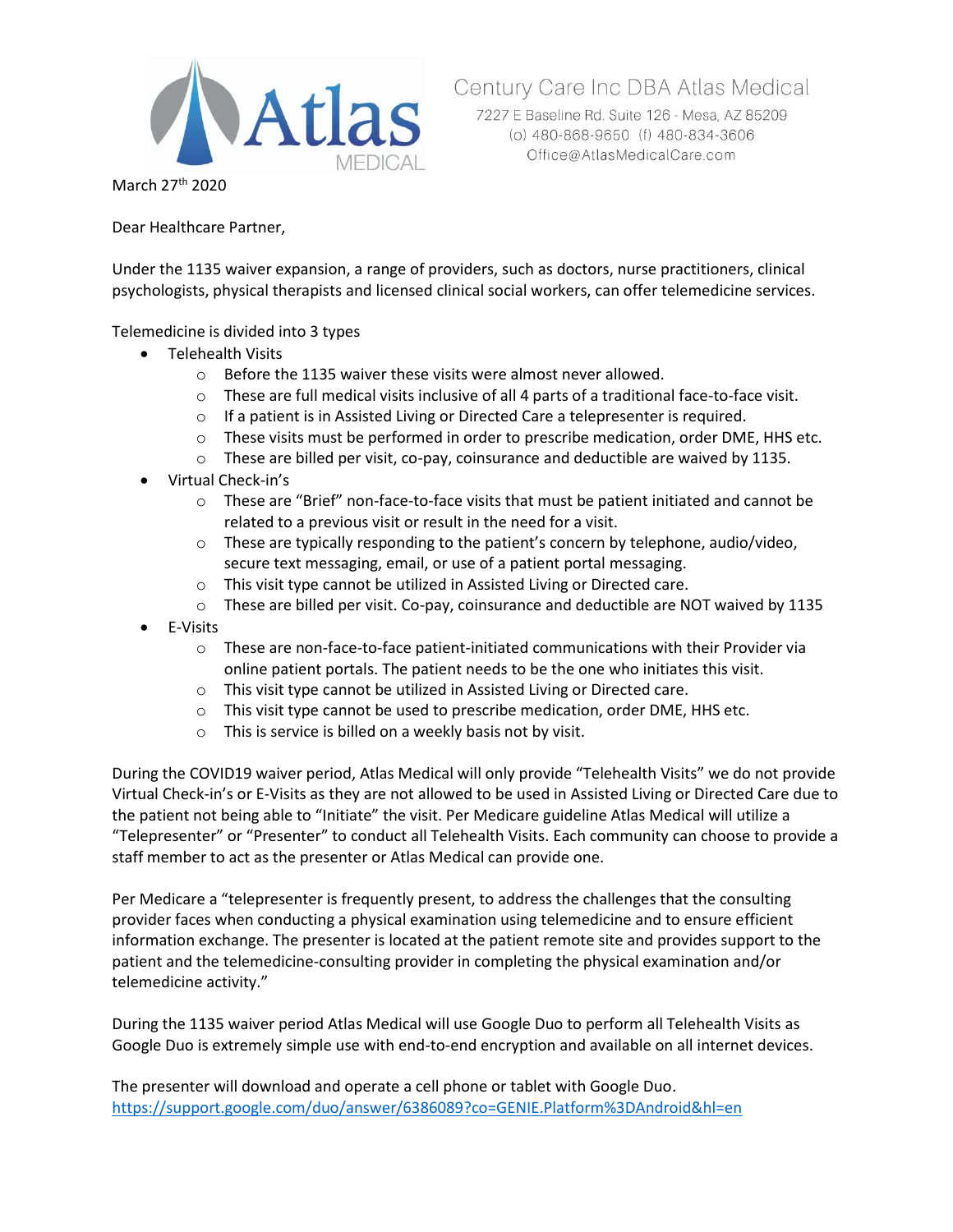

Century Care Inc DBA Atlas Medical

7227 E Baseline Rd. Suite 126 - Mesa, AZ 85209 (o) 480-868-9650 (f) 480-834-3606 Office@AtlasMedicalCare.com

# Telehealth Visit Protocol (Community Provided Presenter)

In order for the presenters to get in and out as quickly as possible, the facility staff, presenter, and provider need to be prepared the morning of the visit.

## **Provider needs to get eMar login at all available facilities**

The several days before:

• Telehealth Provider and community presenter should coordinate how often and on what days telehealth will be available to the community.

The day/night before:

• The provider needs to review all Elation messages/reports, and update their list of patients needing visits and send to the community presenter a list of all scheduled visits for the next day.

• Provider should provide the community presenter a scheduled time slot to perform Telehealth. The morning of:

- The community presenter should collect or obtain a list of all Atlas Patient's temperatures within the last 24hrs.
- The presenter should review the facilities "Atlas Binder" for any incident reports, caregiver notes on who needs to be seen, or medication refills.
- Presenter should make sure that each MedTech checks their med cart for meds that need to be refilled. Any med that has only 7-14 days left should be refilled. Patients needing refills need to be added to the day's schedule.
- The presenter should review the provider's scheduled visits with Nurse/Resident Care Coordinator/Lead Caregiver and ask if there is anyone who needs to be seen or if there is anything the provider should know about. Including any:
	- o Incident reports, with/without injury
	- o Wounds
	- o Abnormal Vitals/Labs
	- o Return from Hospital/SNF/or specialist
	- o Change in Appetite/Behaviors/Neurological Status
	- o Family requests
	- o Move-in/Move-out paperwork
	- o New Patients
- Before calling the provider, the presenter should compile the list of all patients who need to be seen and collect any related documents or medication lists. When in doubt report it to provider.

Before the visit(s):

- The presenter will call the provider by phone.
- The presenter will review schedule and any notes or concerns with the provider.
- The presenter will report any POSITIVE COVID19 assessments or residents with a fever.
- The presenter and provider should make an update/unified final schedule of patient to be seen.
- The presenter will ask basic ROS to Caregiver or Patient/POA for all patients on the schedule?
- o Fever? Cough? SOB? Chest Pain? Nausea? Vomiting? Pain?

Performing the visit(s):

- After all information is collected, the presenter will call the provider via Google Duo.
- The presenter will go room to room only if necessary and requested by provider.
- The presenter can provide a basic "Visual Exam" at the direction of the provider.
- The presenter may need to collect vitals: Temp, BP, O2, Pulse

After the visit(s):

• The presenter should "checkout" with Nurse/Resident Care Coordinator/Lead Caregiver and give a report on everything that was done. Verify that there is nothing else that needs to be done.